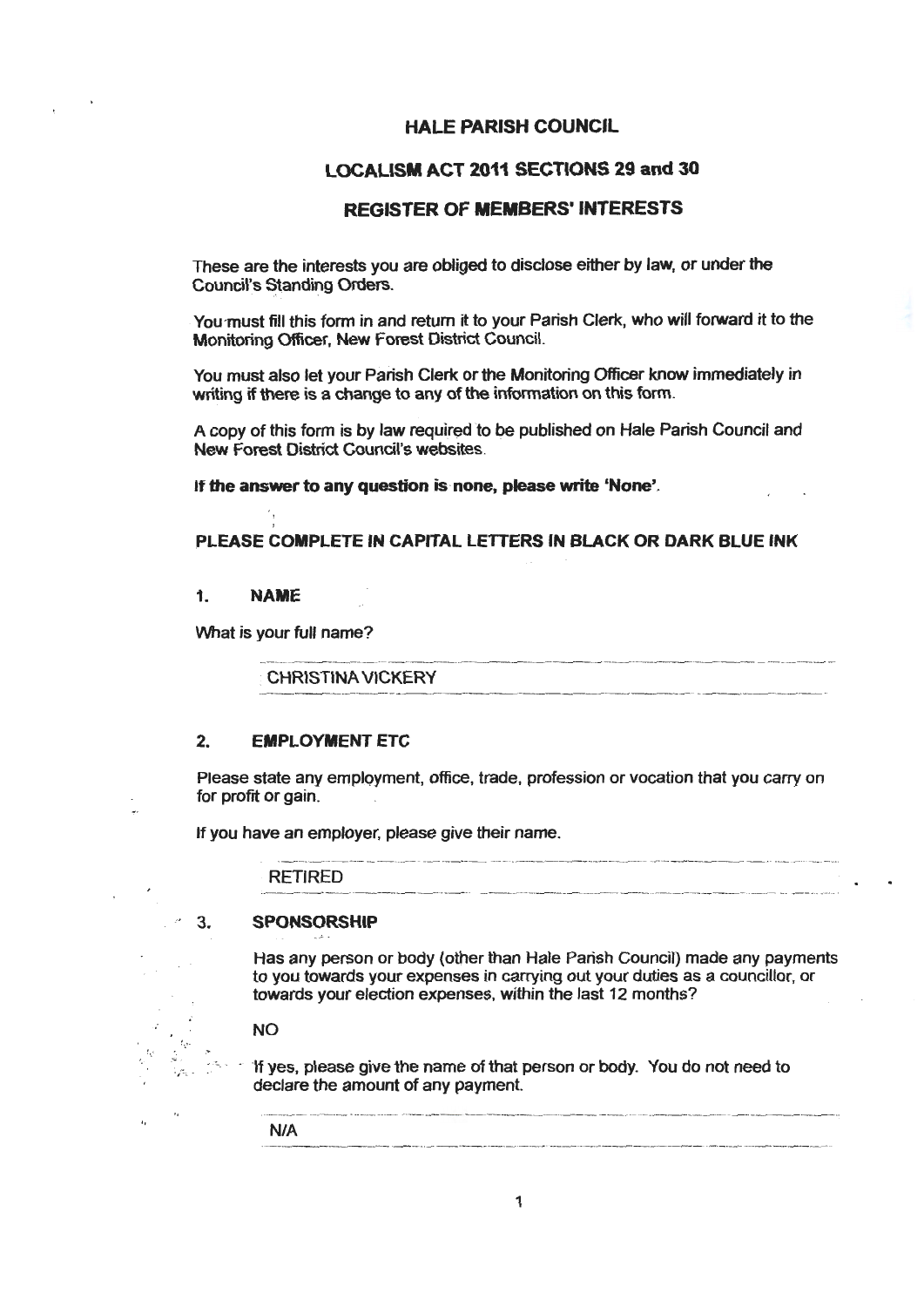#### **4- SHARES/SECURITIES**

Please give the name of any person or body which to your knowledge has a place of business or land in the Hale Parish Council's area where you have either:

a beneficial interest in securities (for example shares, debentures, bonds etc) in the person or body with a nominal value of more than £25,000. or

a beneficial interest in securities in the person or body amounting to one hundredth of their total issued capital.

NB: You need NOT include monies deposited with a Building Society

| N/A |  |
|-----|--|
|     |  |
|     |  |

#### **5. CONTRACTS WITH HALE PARISH COUNCIL**

Please describe any contract for goods, services or works between Hale Parish Council and any of the following:

You, individually

Any firm in which you are a partner

Any company with which you are a director

Any person or body declared under paragraph 4 above.

#### **6. LAND IN THE HALE PARISH COUNCIL AREA**

' ..

Please describe, with enough detail to identify its location, any land within the Hale Parish Council area in which you have a beneficial interest (i.e. own, rent, lease or have a licence to occupy for a month or longer}, either alone or with others. (Please provide a plan if appropriate).

Residence at Old Thatch plus Land at Old Thatch part of private garden/ paddock OLD THATCH, HATCHET GREEN, HALE SP62NR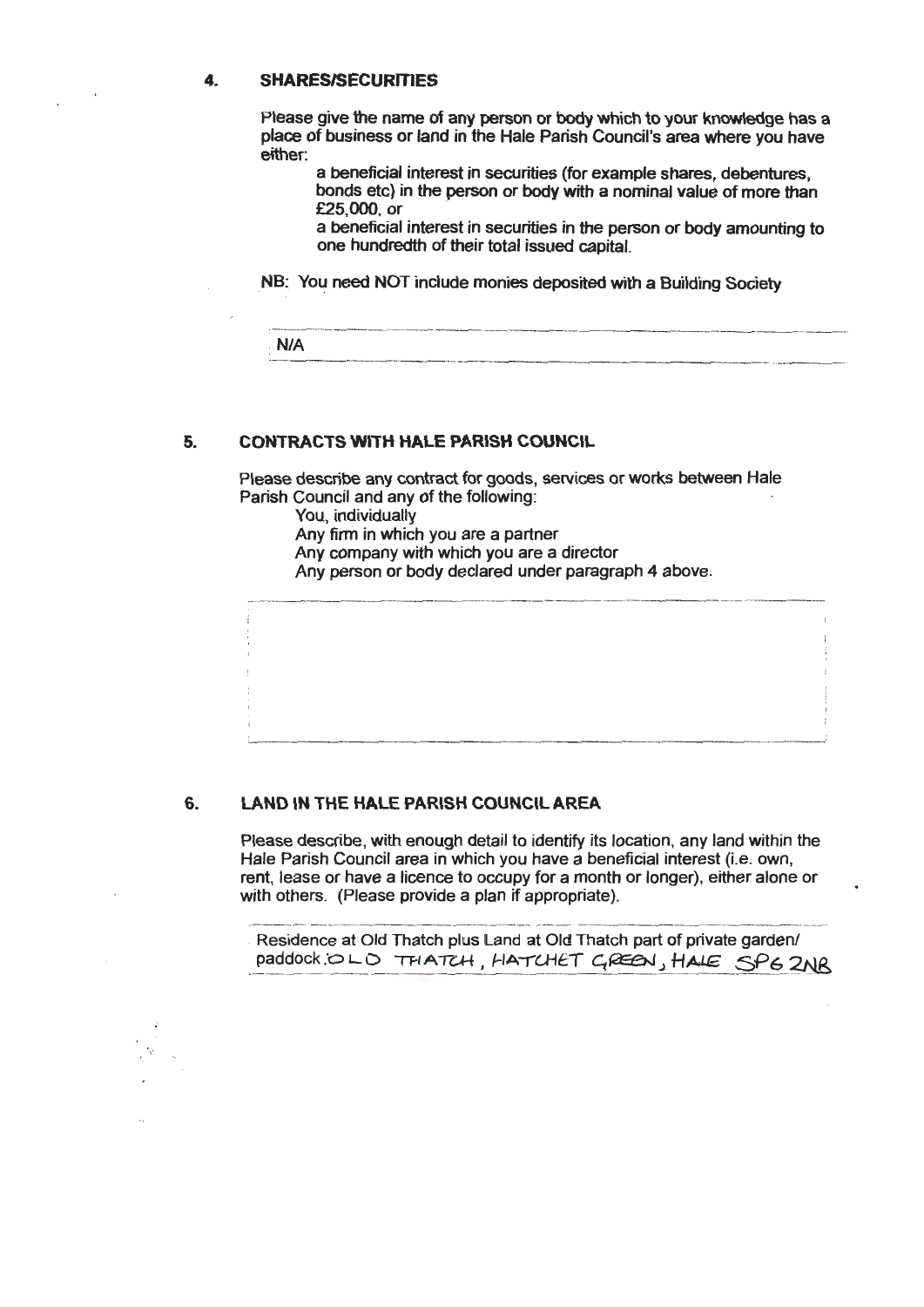# 7. **TENANCIES**

Please describe, with enough detail to identify its location, any land where the landlord is Hale Parish Council and:

You, or

Any firm in which you are a partner, or

Any company with which you are a director, or

Any person or body declared under paragraph 4 above is the tenant.

(Please provide a plan if appropriate).

| A 50 S for a fully state for a sumption to an application of the experimental services and experimental services are provided as a property of the service of the entropy of the service of the service of the service of the<br>٠. |  |
|-------------------------------------------------------------------------------------------------------------------------------------------------------------------------------------------------------------------------------------|--|
|                                                                                                                                                                                                                                     |  |
| <b>N/A</b>                                                                                                                                                                                                                          |  |
|                                                                                                                                                                                                                                     |  |
|                                                                                                                                                                                                                                     |  |
|                                                                                                                                                                                                                                     |  |
|                                                                                                                                                                                                                                     |  |
|                                                                                                                                                                                                                                     |  |
|                                                                                                                                                                                                                                     |  |
|                                                                                                                                                                                                                                     |  |
|                                                                                                                                                                                                                                     |  |
| $\sim$                                                                                                                                                                                                                              |  |
|                                                                                                                                                                                                                                     |  |
|                                                                                                                                                                                                                                     |  |
|                                                                                                                                                                                                                                     |  |
|                                                                                                                                                                                                                                     |  |
|                                                                                                                                                                                                                                     |  |
|                                                                                                                                                                                                                                     |  |
|                                                                                                                                                                                                                                     |  |
|                                                                                                                                                                                                                                     |  |

#### **8. NON-PECUNIARY INTERESTS**

Please list any bodies of which you are a member, or are in a position of general control or management, and:

i) To which you have been appointed or nominated by Hale Parish Council as their representative; or

| <b>ALC: YES</b><br>TO) | Which is a public authority or body exercising functions of a public<br>nature; or |  |
|------------------------|------------------------------------------------------------------------------------|--|
|                        | N/A                                                                                |  |
| $\{  \}$               | Which is directed to charitable purposes; or                                       |  |
|                        |                                                                                    |  |

- iv) one of whose principal purposes includes the influence of public opinion or policy
	- N/A

<sup>2</sup>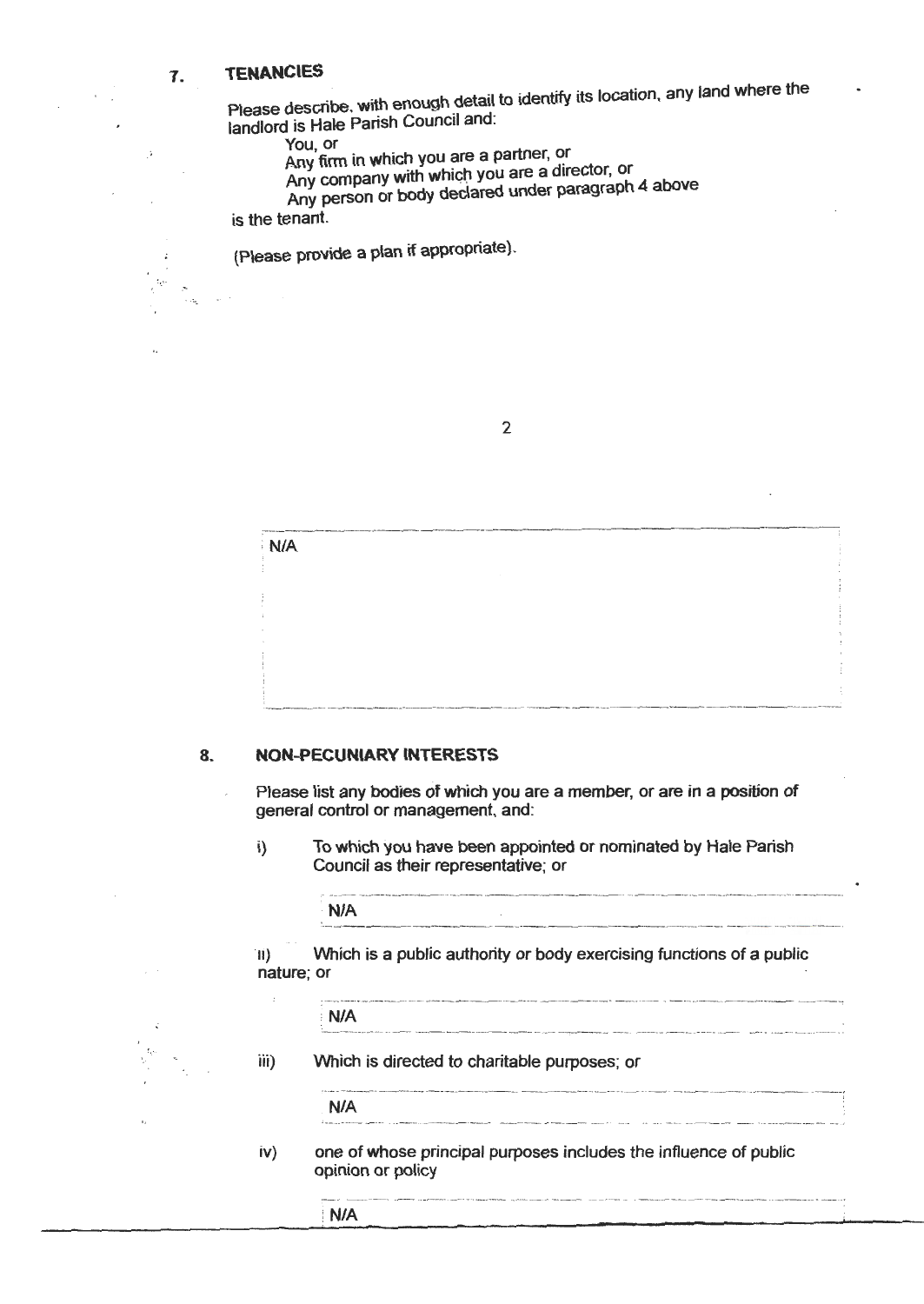# **9. DO YOU HAVE A SPOUSE/ PARTNER?**

Are you married, or do you have a civil partner, or are you living with someone as if you were married or civil partners?

NO

 $-2.1$ 

 $\overline{\phantom{a}}$ 

If YES, you must complete Boxes 10 to 15 in respect of your spouse/partner, so far as you are aware of their interests.

#### **10. SPOUSE/PARTNER'S NAME**

I N/A

Please state your spouse/partner's full name

| <b>N/A</b> |
|------------|
|            |
|            |
|            |
|            |
|            |
| າ          |

#### **11. SPOUSE/PARTNER'S EMPLOYMENT ETC**

Please state any employment, office, trade, profession or vocation that your spouse/ partner carries on for profit or gain.

If your spouse/partner has an employer, please give their name.

#### **12. SPOUSE/PARTNER'S SHARES/SECURITIES**

Please give the name of any person or body which to your knowledge has a place of business or land in the Hale Parish where your spouse/partner has either:

a beneficial interest in securities (for example shares, debentures, bonds etc) in the person or body with a nominal value of more than £25,000, or

a beneficial interest in securities in the person or body ampunting to one hundredth of their total issued capital.

NB: You need NOT include monies your spouse/partner has deposited **with** a Building Society

|                                                                                                                                        | and confident                                                                                                                                                                                                                  |
|----------------------------------------------------------------------------------------------------------------------------------------|--------------------------------------------------------------------------------------------------------------------------------------------------------------------------------------------------------------------------------|
| N/A                                                                                                                                    |                                                                                                                                                                                                                                |
| Constitution of the content of color in the constitution of the color of the color of the color of the color of the color of the color | conservation of the company of the company of the contract of the company of the contract of the contract of the contract of the contract of the contract of the contract of the contract of the contract of the contract of t |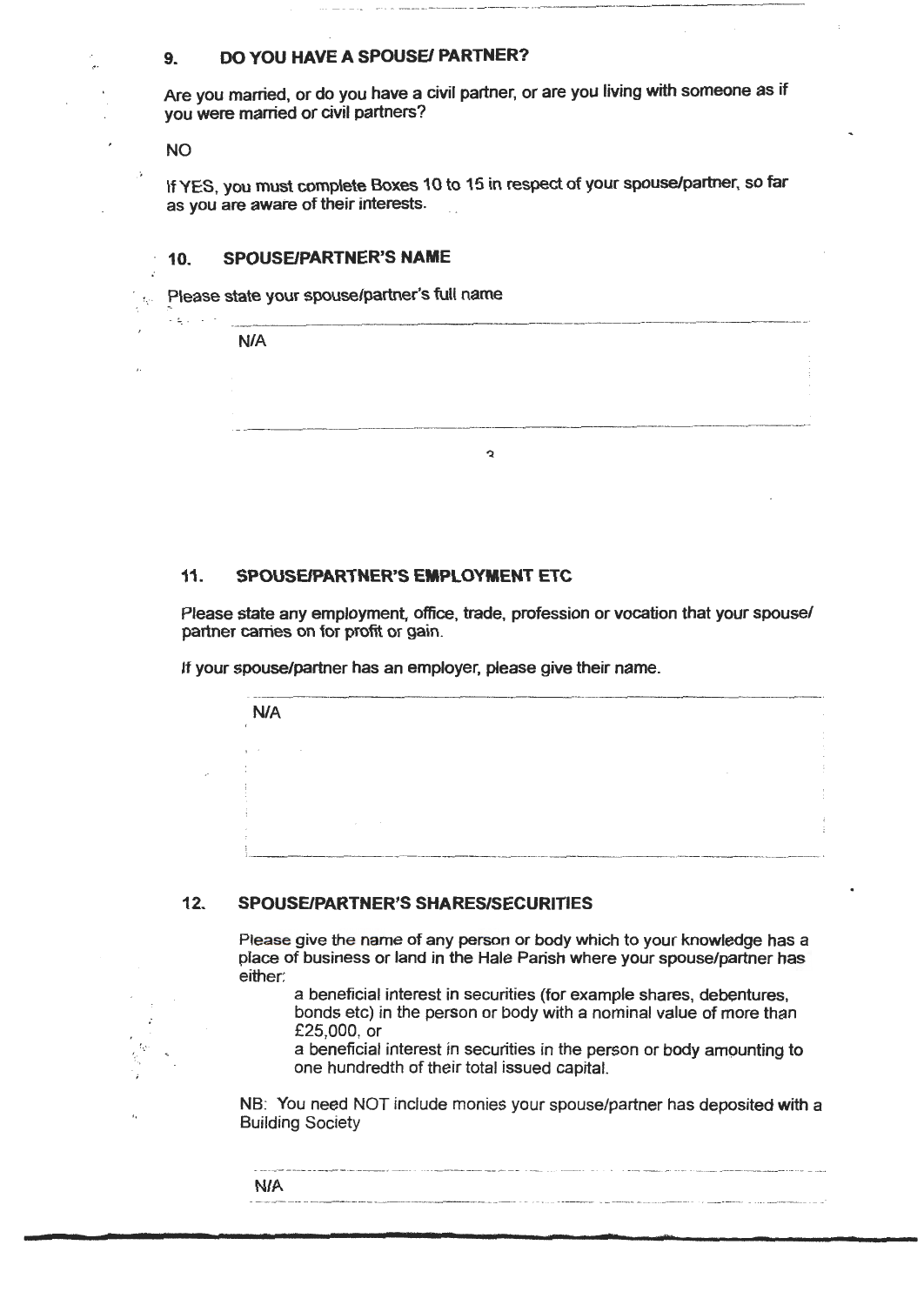### **13. SPOUSE/PARTNER'S CONTRACTS WITH HALE PARISH COUNCIL**

Please describe any contract for goods, services or works between Hale Parish Council and any of the following:

Your spouse/partner as an individual

ليعي

 $\overline{\phantom{a}}$ 

Any finn in which your spouse/partner is a (business) partner

Any company with which your spouse/partner is a director

Any person or body declared under paragraph 12 above.



4